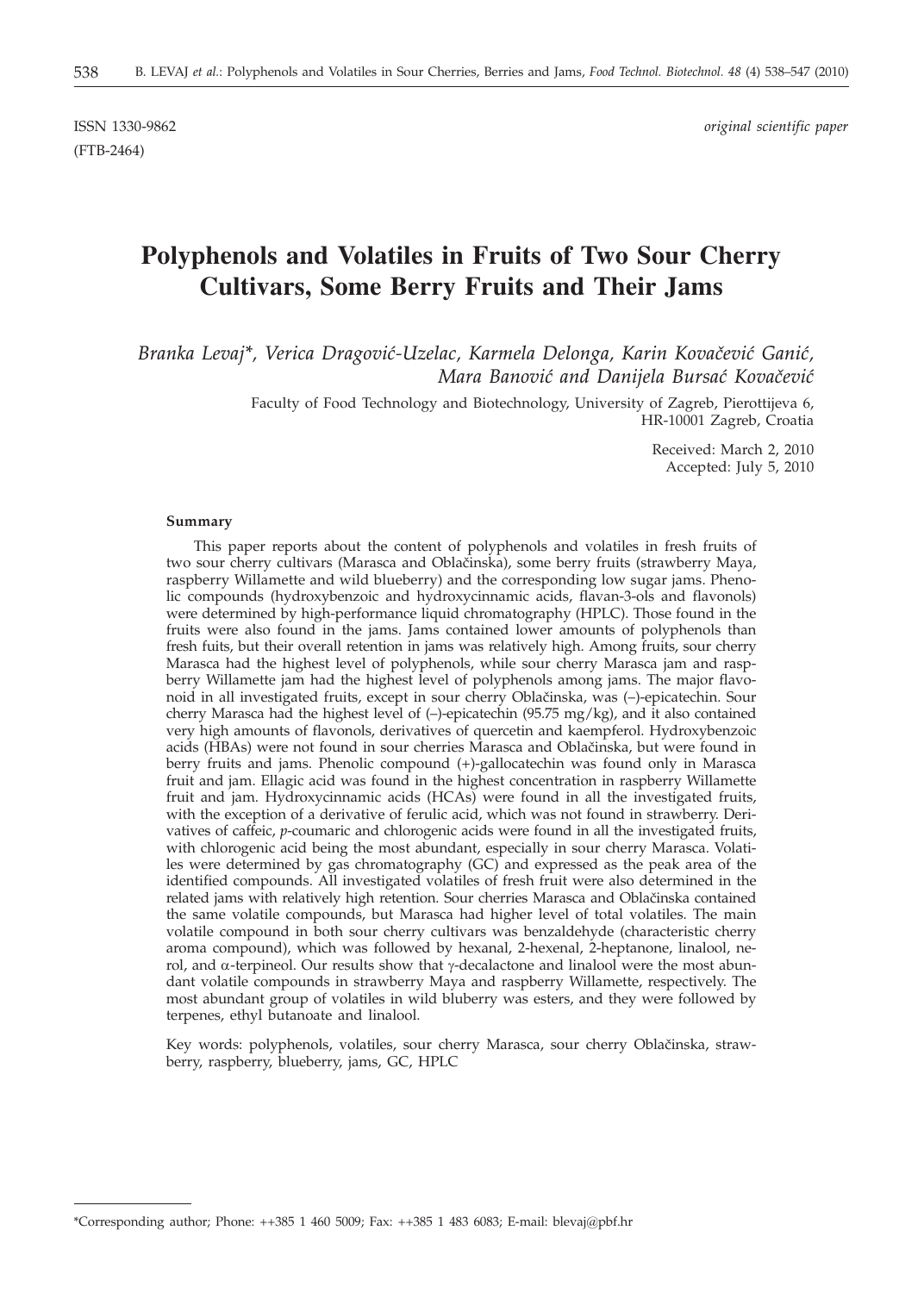# **Introduction**

Due to the health benefits linked to the consumption of fruit, nutritionists recommend fruits to be part of a daily diet. One of the reasons for such recommendation is the presence of biologically active compounds, among them phenols, in fruits. As fresh fruits are not available throughout the year, jams have become a convenient way to consume fruit ingredients all year round.

In order to keep calorie count in order, many consumers prefer the consumption of low sugar jams. One question that arises is whether the high quality low sugar jams could represent a good source of bioactive compounds as fresh fruit does. In addition to the presence of authentic fruit aroma, which greatly influences consumer acceptability (*1,2*), the quality of jams is often defined by the amount of bioactive compounds, especially polyphenols. Literature search revealed that volatiles of fruit jams have not been investigated as much as the volatiles of fresh fruits.

Polyphenols are very interesting classes of natural compounds, secondary plant metabolites, known for their colour (anthocyanins) as well as positive influence on human health due to their antioxidant activity (*3–5*). Several scientific papers describe them as cancer prevention agents (*6,7*). In sour cherries and red berries very abundant subgroups of polyphenols are procyanidins and anthocyanins, but colourless and pale yellow polyphenols are also present in marked amounts, and they also have marked biological activity (*8,9*). The goal of this research is to provide more information about colourless and pale yellow polyphenols and volatiles in fresh fruits of sour cherry (*Prunus cerasus*) cv. Marasca and jams in comparison with another sour cherry cv. Oblačinska, strawberry Maya, raspberry Willamette, and wild blueberry, fruits which are known as very aromatic and rich in polyphenols.

Sour cherry Marasca, very popular native fruit in Croatia, is almost unknown in scientific literature with regard to its chemical composition, including polyphenols and volatile content. Recently, a scientific paper dealing with anthocyanins in sour cherry Marasca has been published (*10*). For over hundred years, botanists have been trying to answer whether Marasca is a variety or cultivar of sour cherry due to its higher dry matter content, more intensive ar oma and deeper red colour than other known sour cherries. The best quality sour cherry Marasca can be obtained in the part of Croatia called Dalmatia (*11*). Furthermore, it is processed into many high quality products. The liqueur Maraschino is the most famous sour cherry Marasca product. Marasca juices as well as jams are high quality products, too.

According to the available literature, sour cherry polyphenols and volatiles have not been investigated much. Polyphenols identified in sour cherry juices, besides anthocyanins, include (–)-epicatechin (flavanol), neochlorogenic, chlorogenic and 3-coumaroylquinic acids (hydroxicinnamic acids), as well as quercetin and kaempferol glycosides (flavonols) (*12*). Current animal research suggests that sour cherry consumption may confer multiple health benefits (*13*), which are linked to the anthocyanins and other polyphenols (*8,9,14*) present in the fruit. The aroma of sour cherries has previously been studied (*15,16*). More recently, Poll *et al.* (*17*) have identified benzaldehyde, benzyl alcohol, eugenol and vanillin as the most important aroma components in sour cherry cv. Stevensbear. Data about volatiles from sour cherry Marasca fruit as well as sour cherry jams are missing from literature. Kirakosyan *et al.* (*18*) investigated polyphenol composition and antioxidant capacity of some sour cherry products, namely concentrated juice, dried and frozen fruits, but not jam.

Literature data show strawberry as the most investigated fruit among others studied in this work. Many researches have investigated strawberry polyphenols (*19–25*) and their influence on human health (*4,20,26*). The mentioned authors identified polyphenols such as hydroxycinnamic acids (*p*-coumaric acid), benzoic acids (ellagic acid), and flavonols (kaempferol, quercetin, and myricetin) in strawberry, but they did not identify any anthocyanins. Aroma compounds of strawberry have been investigated by many authors (*1,27–33*). Strawberry (*Fragaria´ananassa* Duch.) aroma is characterized by 2,5- -dimethyl-4-methoxy-3(2*H*)-furanone (furaneol, DHF) (*30– 32*). Pinto *et al.* (*34*) investigated bioactive compounds of strawberry jams and they found that jams can be a good source of antioxidant compounds, although compared to the fruit important losses were detected.

Raspberry is a very interesting fruit because of a high level of ellagic acid (*25,35*), which posses long term health benefits (*36*). This fruit has a very intense and pleasant aroma, and according to Robertson *et al.* (*37*) ethyl acetate is the most abundant volatile component in raspberry. Zafrilla *et al.* (*38*) investigated the effect of raspberry jam processing and storage on the antioxidant ellagic acid derivatives and flavonoids.

Among berry fruits, blueberry has been reported to have the highest antioxidant capacity, which is mainly linked to the anthocyanin content (*39,40*), as well as some other flavonoids, especially quercetin (*35*). Schmidt *et al.* (*41*) studied antiproliferation and antioxidant activity of several blueberry products, as well as jams. The aroma component of blueberry with the highest concentration is linalool (*42*), although typical blueberry aroma is characterized by 1,8-cineole (*43*).

The goal of this work is to investigate the stability of polyphenols and volatiles during production of low sugar jams from the above fruits. Special interest has been given to sour cherry Marasca fruit and jam.

## **Materials and Methods**

## *Standards and reagents*

## Polyphenols

Chlorogenic and *p*-coumaric acids were obtained from Fluka (Neu-Ulm, Germany); gallic acid, *p*-hydroxybenzoic acid, (+)-catechin, (–)-epicatechin, quercetin 3-rutinoside, ferulic and ellagic acid were obtained from Sigma (Deisenhofen, Germany); caffeic acid was obtained from Merck (Darmstadt, Germany). HPLC grade methanol, acetonitrile, *tert-*butylhydroquinone and acetic acid were also obtained from Merck.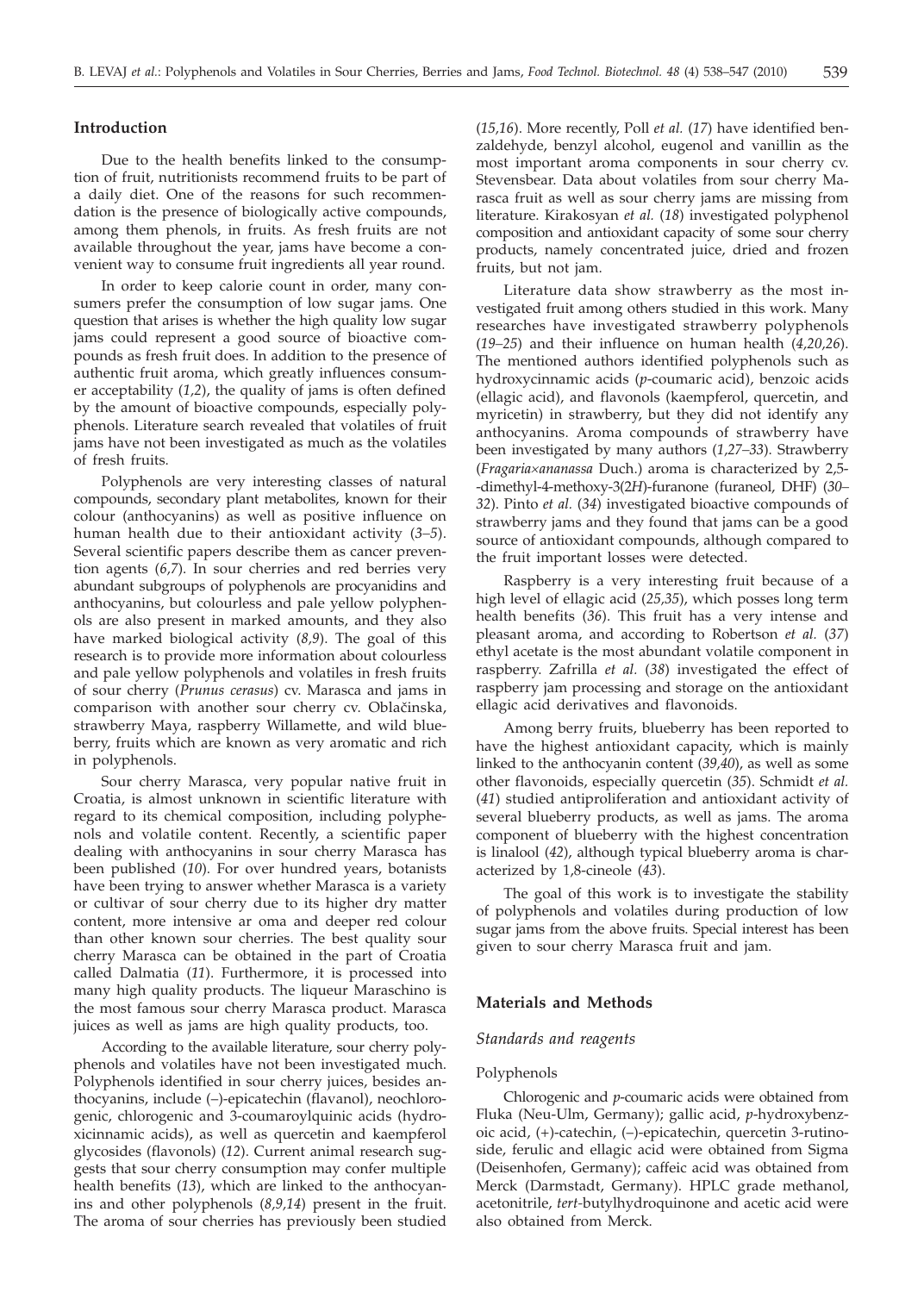#### Volatile compounds

All chemicals except  $\gamma$ -decalactone were purchased from Merck (Darmstadt, Germany). γ-Decalactone was purchased from Roth (Karlsruhe, Germany).

#### *Samples*

Strawberry fruit (*Fragaria´ananassa* Duch.), cultivar Maya, was obtained from commercial orchards in the region of Osijek, Croatia. Raspberry fruit (*Rubus idaeus*), cultivar Willamette, was obtained from commercial orchards in the region of Ludbreg, Croatia. Two sour cherry (*Prunus cerasus*) cultivars, Obla~inska and Marasca, were obtained from commercial orchards in the region of Zadar, Croatia. Wild blueberry fruit (*Vaccinium myrtilus*) was obtained from the region of Delnice, Croatia. The fruits of similar ripening degree were selected in order to have sample uniformity. All the fruits were harvested at the optimum maturity stage for the technology of jam production.

#### *Jam preparation*

All jams were defined as low sugar jams with 45 % of dry matter. Fruit content was 40–60 g per 100 g, depending on the fruit. For the preparation of jams, fruit was puréed and then cooked under atmospheric pressure with the addition of sucrose. After certain dry matter content was reached, commercial low esterified pectin 0.8 % (*m*/*V*) (Danisco Ingredients, Denmark) was added. Citric acid (Kemika, Zagreb, Croatia) was added towards the end of cooking. The amount of prepared jams was 1000 g. Jams were stored in glass jars at 4 °C and analyzed within one week.

#### *Polyphenol extraction*

The phenolic compounds were extracted using the procedure previously described by Häkkinen *et al*. (*44*). The sample (10 g of raw fruit or 20 g of jam) was mixed with 80 mg of ascorbic acid previously dissolved in 10 mL of purified water and 25 mL of methanol. A volume of 10 mL of 6 M HCl was added and the solution was sonicated for 2 min using Transsonic T460 (Elma, Germany) sonic bath. The extract was bubbled with nitrogen for 2–5 min and the flask was tightly sealed. Extraction was carried out in a dark room, in a water bath at 35 °C with constant shaking for 12 h. The extract was cooled, filtered through Whatman No. 40 filter (Whatman International Ltd., Kent, UK) and evaporated to dryness under vacuum. The residue was disolved in 2 mL of methanol and filtered through  $0.45$ -µm membrane filter (Nylon membranes, Supelco, Bellefonte, USA) before it was injected  $(20 \mu L)$  into the HPLC apparatus.

## *HPLC analysis of phenolic compounds*

The analytical HPLC system was Varian LC Star system (Palo Alto, CA, USA) equipped with a Star solvent delivery system 9010, Rheodyne 7125 injector, and Polychrom 9065 UV diode-array detector. The HPLC column was Nucleosil C-18 column (250 $\times$ 4.6 mm i.d., 5 µm) protected with a Nucleosil C-18 guard column  $(10\times4.6$  mm i.d.,  $5 \mu m$ ) (Supelco, Inc, Bellefonte, PA, USA). The solvents for gradient elution were: (A) 50 mM ammonium

dihydrogen phosphate, pH=2.6; (B) 0.2 mM *o*-phosphoric acid, pH=1.5 and (C) solvent A in 80 % acetonitrile. The following gradient was used: 0–15 min from 100 % A to 96 % A and 4 % C; 15–25 min from 96 % A and 4 % C to 92 % A and 8 % C; 25.01 min 92 % B and 8 % C; 25.01–45 min from 92 % B and 8 % C to 80 % B and 20 % C; 45–50 min from 80 % B and 20 % C to 70 % B and 30 % C; 50–55 min from 70 % B and 30 % C to 60 % B and 40 % C; 55–60 min from 60 % B and 40 % C to 20 % B and 80 % C; 65–70 min 100 % A. The flow rate was 0.5 mL/ min.

Operating conditions were as follows: column temperature was 20  $\degree$ C and injection volume was 20  $\mu$ L (for standards and samples). Detection was performed with UV diode array detector by scanning from 210 to 360 nm.

Phenolic compounds were identified by comparing retention times and spectral data with those of authentic standards. UV diode-array detection was carried out at 278 nm. Quantification was performed by using the external standard method and was based on peak area. Calibration curves of the standards were made by diluting stock standards in methanol to yield 2–20 mg/L for gallic and *p*-hydroxybenzoic acid, 2–20 mg/L for ferulic acid, 5–50 mg/L for chlorogenic acid and catechins, 5–30 mg/L for caffeic and *p*-coumaric acid, 10–100 mg/L for ellagic acid and 2–20 mg/L for rutin. Derivatives of kaempferol and (+)-gallocatechin were identified by polarity and spectral data from literature and quantified as quercetin 3-rutinoside and (+)-catechin, respectively. The samples were prepared and analyzed in triplicate. Data are presented as mean±standard deviation.

# *Headspace-solid phase microextraction (HS/SPME) analysis*

The SPME device used was a Supelco (Bellefonte, PA, USA) manual SPME holder 57330-U. Fused silica fibre coated with polydimethylsiloxane (PDMS),  $100 \mu m$  film thicknesses (Supelco), was used for the extraction and concentration of volatile compounds. The fibre was preconditioned at 250 °C for 1 h in the inlet of the GC prior to sampling as instructed by the manufacturer. The homogenized sample of fruit or jam (30 mL) was placed in a 50-mL vial and NaCl p.a. (3 g) was added. The vial was sealed with aluminium cover and Teflon-lined septum, warmed to 50  $\degree$ C in a water bath and gently mixed. Samples were equilibrated for 10 min prior to insertion of fibre and were kept at 50 °C throughout a 30-minute assay. The fibre was then removed from the headspace and inserted into GC.

#### *GC/FID and GC/MS analyses*

Thermal desorption of the adsorbed volatiles was done by directly exposing the fibre in the injector port of the GC for 5 min at 200 °C. Blank runs were performed regularly prior to the sample analysis to ensure the removal of possible impurities from the GC. The splitless injection mode was used for thermal desorption, the split valve was opened after 3 min. A Varian 3300 gas chromatograph coupled with flame ionization detector was used. Compounds were separated on a DB 624 column (30  $\text{mx}$ ) 0.32 mm, i.d. 1.8 µm; J&W Scientific, Folsom, CA, USA).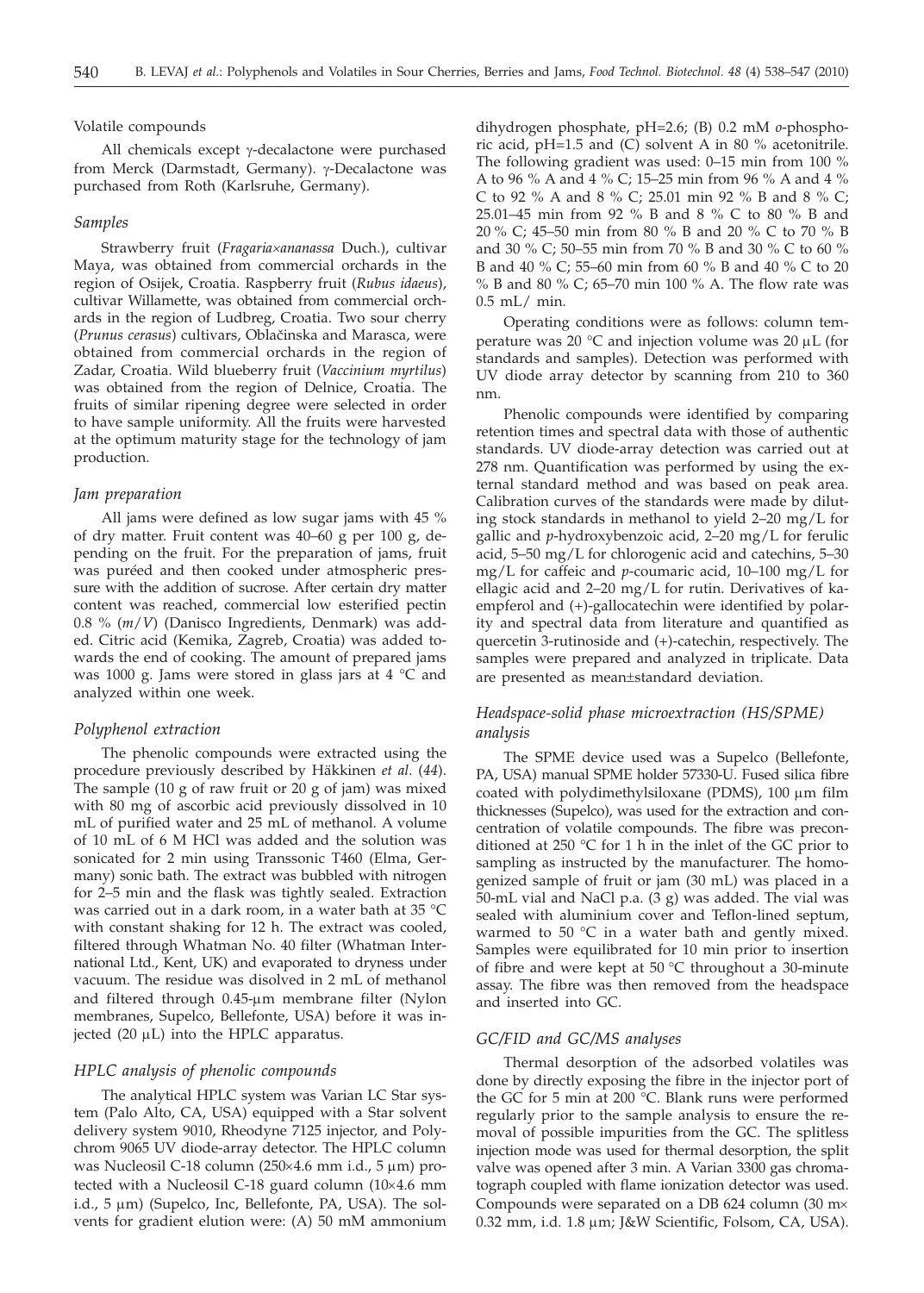Carrier gas was nitrogen at a flow rate of 5 mL/min. A split/splitless injector was used (ratio 1:5) and maintained at 200 °C. The detector was kept at 250 °C. Temperature programming was as follows: 3 min at 40 °C, then from 40 to 190 °C at 5 °C/min and hold for 10 min at 190 °C (*45*).

The same conditions were applied for the GC-MS analysis on a Hewlett-Packard 5890 gas chromatograph with a 5970 series mass selective detector. The ionization of samples was achieved at 70 eV using SCAN mode. The mass range studied was from 30 to 250 *m*/*z*. Carrier gas was helium at a flow rate of 5 mL/min. The constituents were identified by comparing their retention times and MS spectra with the values obtained for standards. The MS spectra were also compared with the data from NBS 75k library spectra.

The results obtained in this investigation are shown as the peak ratio (*45*)*.* It was calculated by dividing the peak area of the compounds by the peak area of the internal standard (3-decanol). The actual peak area of the internal standard was 14 450 on average, with the coefficient of variation being 3 %.

## **Results and Discussion**

# *Phenolic compounds*

Polyphenol compounds found in the investigated fruits and jams can be classified as flavonoids (flavan- -3-ols and flavonols) and non-flavonoids (phenolic acids – derivates of hydroxycinnamic acids (HCA) and hydroxybenzoic acids (HBA)). Obtained results are shown in Table 1.

The same polyphenols that were found in fruits were also found in jams, but in much lower quantities (approx. 2.5 to 3.4 times lower than in fresh fruits). Since jams contained 40–60 g of fruit per 100 g of jam, it was to be expected that polyphenol content would be approximately half the value observed for fresh fruits. The other reason for lower polyphenol content in jams is processing. Literature search revealed limited data on the influence of processing on polyphenol content in jams, and a decrease of polyphenols during jam preparation was observed (*25,38*).

Analysed samples of sour cherry fruits contained all of the mentioned polyphenol classes except hydroxybenzoic acids. Sour cherry Marasca had the highest level of total polyphenols and was followed by raspberry Willamette, strawberry Maya, wild blueberry and sour cherry Oblačinska. In sour cherry Marasca the polyphenol content was more than twice greater than in Obla činska. Also, Marasca had the highest levels of individual polyphenols (except derivatives of hydroxybenzoic, *p-*coumaric and ferulic acid) when compared to other investigated fruits. Detailed comparison of polyphenol content in sour cherry Marasca and the other investigated fruits shows the following:

(*i*) Flavan-3-ol, (+)-gallocatechin, was found only in sour cherry Marasca. The mass fractions of (+)-catechin and (–)-epicatechin were much higher in sour cherry Marasca (29.2 and 95.8 mg/kg) when compared to Obla-  $\text{činska}$  (11.1 and 13.6 mg/kg). In other investigated fruits, (+)-catechin content ranged from 9.6 mg/kg in rasp-

berry Willamette to 22.2 mg/kg in wild blueberry and (–)-epicatechin content ranged from 13.6 mg/kg in raspberry Willamette to 23.1 mg/kg in wild blueberry.

(*ii*) Flavonols, derivatives of quercetin and kaempferol, were present at high levels in sour cherry Marasca  $(53.8 \text{ and } 29.9 \text{ mg/kg})$ . Sour cherry Oblačinska had lower mass fractions of derivatives of quercetin and kaempferol (37.6 and 12.9 mg/kg) when compared to sour cherry Marasca, but their levels were still higher than in the other investigated fruits. Strawberry Maya and wild blueberry fruits had similar mass fractions to quercetin derivative, 6.3 and 6.1 mg/kg, respectively. The results for quercetin derivatives and kaempferol in strawberry Maya fruit were in accordance with those presented in literature (*46*). Kaempferol derivative was not found in raspberry Willamette. This finding is in accordance with previously published data by Rommel and Wrolstad (*47*), who reported the main flavonols determined in raspberry juices to be quercetin derivates.

(*iii*) Within the group made of hydroxycinnamic acids (HCA), derivatives of chlorogenic and caffeic acid were determined in the highest mass fraction in sour cherry Marasca (45.9 and 15.5 mg/kg). In sour cherry Oblačinska their mass fractions were remarkably lower, 28.3 and 5.4 mg/kg, respectively. Generally, a derivative of chlorogenic acid was the most abundant HCA in all analyzed fruits (especially in wild blueberry), except in sour cherry Marasca, where it was determined at 38.5 mg/kg. The mass fraction of *p*-coumaric acid derivative was similar in both cultivars of sour cherry, Marasca and Oblačinska (11.3 and 12.1 mg/kg, respectively). A derivative of ferulic acid was determined at very low mass fraction in both sour cherries (1.1 mg/kg in Marasca and 1.3 mg/kg in Oblačinska). Among HCAs, derivatives of caffeic, *p*-coumaric and chlorogenic acid were found in all investigated fruits, except the derivative of ferulic acid, which was not found in strawberry Maya. Häkkinen *et al.* (*35*) also pointed out that ferulic acid was present in blueberry and raspberry, but not in strawberry fruit. The presence of *p*-coumaric and caffeic acids in strawberry and raspberry is known from literature (*35*). In strawberry Maya, derivative of *p*-coumaric acid was determined in the highest mass fraction in comparison with the other analyzed fruits.

(*iv*) The main difference between polyphenol compositions in the investigated fruits was the absence of hydroxybenzoic acids (HBA) in sour cherries Marasca and Oblačinska. In contrast, derivatives of ellagic, gallic and *p*-hydroxybenzoic acid were found in raspberry Willamette, strawberry Maya and wild blueberry fruits. According to literature, ellagic acid occurs at around three times higher mass fraction in strawberries and raspberries than in other fruits and nuts (*48*). Our results indicate that the ellagic acid derivative was determined in the highest mass fraction (163.2 mg/kg) in fresh raspberry Willamette fruit, with its mass fraction being almost 2.4 times higher than in strawberry Maya (69.9 mg/kg). Such high mass fraction of ellagic acid in raspberry fruit is in agreement with earlier reported values (*49–51*). Wild blueberry fruit contained very low mass fraction of the derivative of ellagic acid.

Derivatives of gallic acid and *p*-hydroxybenzoic acid were found in quantities lower than that of ellagic acid.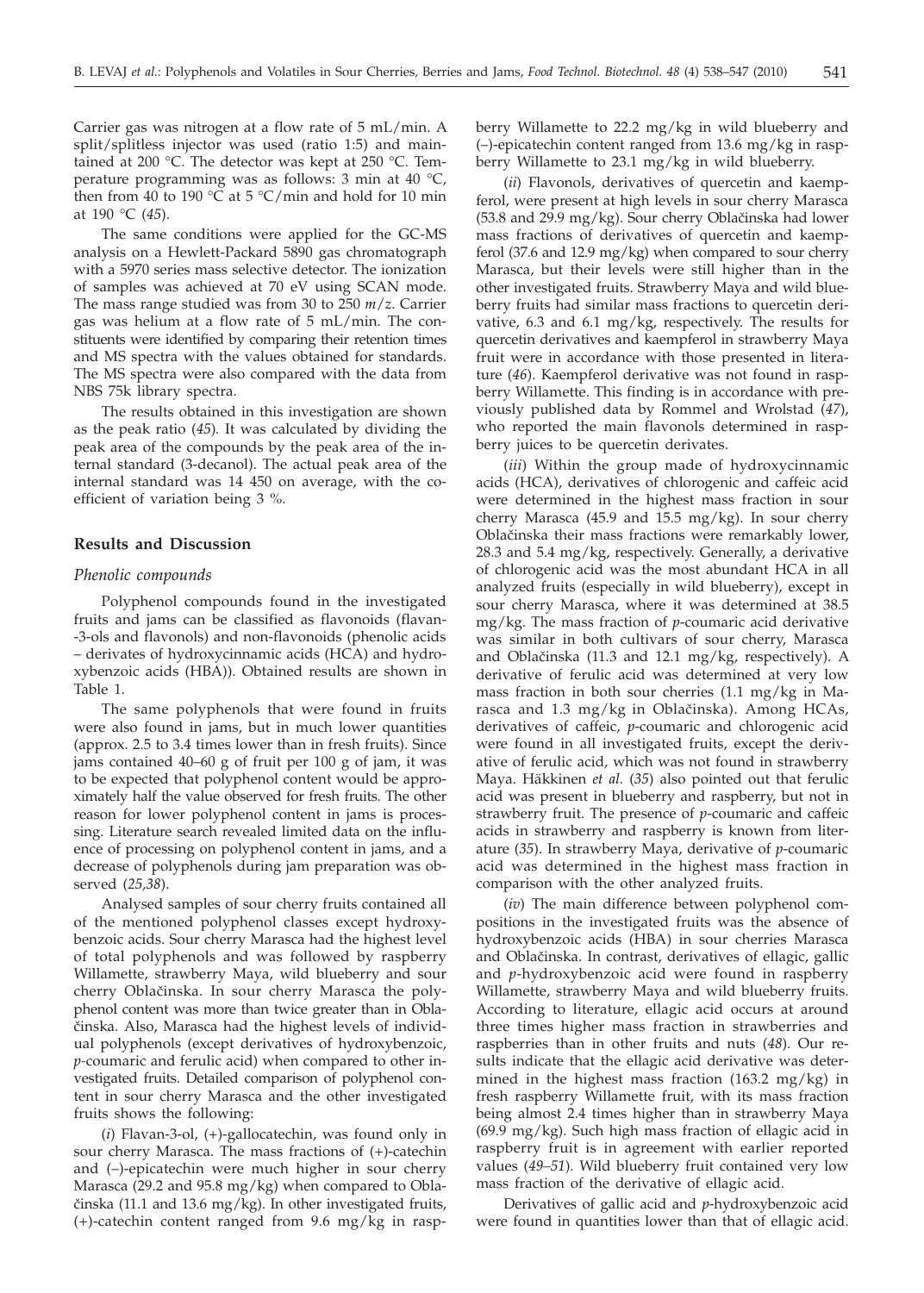| Table 1. Concentration of phenolic compounds in fruits and jams |  |
|-----------------------------------------------------------------|--|
|-----------------------------------------------------------------|--|

|                          |                        |                           | $\gamma/(mg/L)$    |                         |                   |
|--------------------------|------------------------|---------------------------|--------------------|-------------------------|-------------------|
| Phenolic compounds       | Sour cherry<br>Marasca | Sour cherry<br>Oblačinska | Strawberry<br>Maya | Raspberry<br>Willamette | Wild<br>blueberry |
| $(+)$ -catechin          | 29.20±1.44             | 11.10±0.95                | $9.61 \pm 0.45$    | 11.10±0.95              | $22.20 \pm 2.13$  |
| (-)-epicatechin          | 95.80±8.05             | 13.60±1.11                | 14.40±1.05         | 13.60±1.11              | 23.10±1.97        |
| (+)-gallocatechin        | 17.20±2.11             | n.d.                      | n.d.               | n.d.                    | n.d.              |
| Total flavan-3-ols       | 142.10                 | 24.60                     | 24.10              | 24.60                   | 45.30             |
| quercetin 3-rutinoside   | 53.80±6.40             | 37.60±2.64                | $6.25 \pm 0.72$    | $1.18 \pm 0.15$         | $6.25 \pm 0.72$   |
| kaempferol derivative    | 29.90±2.95             | 12.90±1.54                | $10.30 \pm 1.07$   | n.d.                    | $10.30 \pm 1.07$  |
| Total flavonols          | 83.30                  | 50.40                     | 16.50              | 1.18                    | 16.30             |
| chlorogenic acid         | 45.90±3.20             | 28.30±2.15                | 27.40±1.26         | $20.20 \pm 2.15$        | $38.51 \pm 2.12$  |
| caffeic acid             | 15.50±1.77             | $5.39 \pm 0.95$           | $8.12 \pm 0.75$    | 14.20±0.95              | 12.40±1.25        |
| p-coumaric acid          | $11.30 \pm 1.05$       | 12.10±0.71                | 15.40±1.95         | $8.96 \pm 0.71$         | $5.12 \pm 0.65$   |
| ferulic acid             | $1.140 \pm 0.15$       | $1.27 \pm 0.12$           | n.d.               | $4.19 \pm 0.12$         | $6.15 \pm 0.96$   |
| Total HCA                | 73.80                  | 47.10                     | 51.00              | 47.60                   | 62.10             |
| gallic acid              | n.d.                   | n.d.                      | 18.40±1.27         | 13.10±1.02              | $4.25 \pm 0.26$   |
| p-hydroxybenzoic acid    | n.d.                   | n.d.                      | $26.20 \pm 1.16$   | 19.10±1.15              | $2.56 \pm 0.11$   |
| ellagic acid             | n.d.                   | n.d.                      | 69.90±4.25         | 163.20±7.25             | 14.20±1.02        |
| Total HBA                | $\boldsymbol{0}$       | $\mathbf{0}$              | 114.40             | 195.30                  | 21.00             |
| Total phenolic compounds | 299.20                 | 122.00                    | 205.80             | 268.70                  | 144.90            |

Jams

Fruits

|                          |                        |                           | $\gamma/(mg/L)$    |                         |                   |
|--------------------------|------------------------|---------------------------|--------------------|-------------------------|-------------------|
| Phenolic compounds       | Sour cherry<br>Marasca | Sour cherry<br>Oblačinska | Strawberry<br>Maya | Raspberry<br>Willamette | Wild<br>blueberry |
| $(+)$ -catechin          | $7.35 \pm 1.15$        | $0.55 \pm 0.17$           | $3.55 \pm 0.45$    | $0.55 \pm 0.17$         | $5.07 \pm 0.35$   |
| $(-)$ -epicatechin       | 13.00±1.10             | $5.70 \pm 0.25$           | $0.14 \pm 0.10$    | $5.70 \pm 0.25$         | $6.15 \pm 0.70$   |
| $(+)$ -gallocatechin     | $4.25 \pm 0.92$        | n.d.                      | n.d.               | n.d.                    | n.d.              |
| Total flavan-3-ols       | 24.60                  | 6.25                      | 3.69               | 6.25                    | 11.20             |
| quercetin 3-rutinoside   | $20.70 \pm 2.76$       | $15.10 \pm 1.95$          | $2.55 \pm 0.42$    | n.d.                    | $2.55 \pm 0.42$   |
| kaempferol derivative    | $14.60 \pm 2.05$       | $4.57 \pm 0.75$           | $4.30 \pm 0.39$    | n.d.                    | $4.30 \pm 0.39$   |
| Total flavonols          | 35.30                  | 19.60                     | 6.85               | $\mathbf{0}$            | 6.85              |
| chlorogenic acid         | $13.60 \pm 2.97$       | $8.15 \pm 0.61$           | $9.60 \pm 0.97$    | $8.15 \pm 0.61$         | $11.90 \pm 1.15$  |
| caffeic acid             | $4.25 \pm 1.35$        | $0.25 \pm 0.10$           | $0.75 \pm 0.15$    | $0.25 \pm 0.10$         | $4.19 \pm 0.55$   |
| p-coumaric acid          | $3.15 \pm 0.27$        | $4.35 \pm 0.70$           | $6.45 \pm 0.55$    | $4.35 \pm 0.70$         | $2.15 \pm 0.25$   |
| ferulic acid             | n.d.                   | tr                        | n.d.               | tr                      | $2.35 \pm 0.24$   |
| Total HCA                | 21.00                  | 12.80                     | 16.80              | 12.80                   | 20.70             |
| gallic acid              | n.d.                   | n.d.                      | $7.11 \pm 1.15$    | $6.08 \pm 0.95$         | $1.13 \pm 0.16$   |
| p-hydroxybenzoic acid    | n.d.                   | n.d.                      | $9.15 \pm 1.07$    | 7.85±0.92               | $0.94 \pm 0.17$   |
| ellagic acid             | n.d.                   | n.d.                      | 28.40±2.10         | 73.90±5.15              | 4.97±0.32         |
| Total HBA                | $\Omega$               | $\theta$                  | 44.60              | 87.80                   | 7.94              |
| Total phenolic compounds | 80.80                  | 38.60                     | 72.00              | 106.80                  | 45.80             |

values are means±S.D. (*N*=3), n.d. – not detected, tr – traces (<0.1 mg/L)

Precisely, the mass fraction of *p*-hydroxybenzoic acid derivatives in strawberry Maya and raspberry Willamette fruits was 26.2 and 19.1 mg/kg, respectively. Additionally, the mass fractions of the gallic acid derivative were even lower (18.4 mg/kg in strawberry Maya and 13.1 mg/kg in raspberry Willamette).

Even though sour cherry Marasca fruit had the highest mass fraction of total polyphenols among fruits, Marasca jam had the second highest mass fraction of polyphenols among jams, after raspberry Willamette jam. The reason for such result was mostly the instability of flavan-3-ols, especially (–)-epicatechin, which is present in sour cherry Marasca fruit at very high mass fraction and decreased almost seven times in the jam. In raspberry Willamette jams, the highest decrease was noted in the mass fraction of (+)-catehin and derivative of caffeic acid.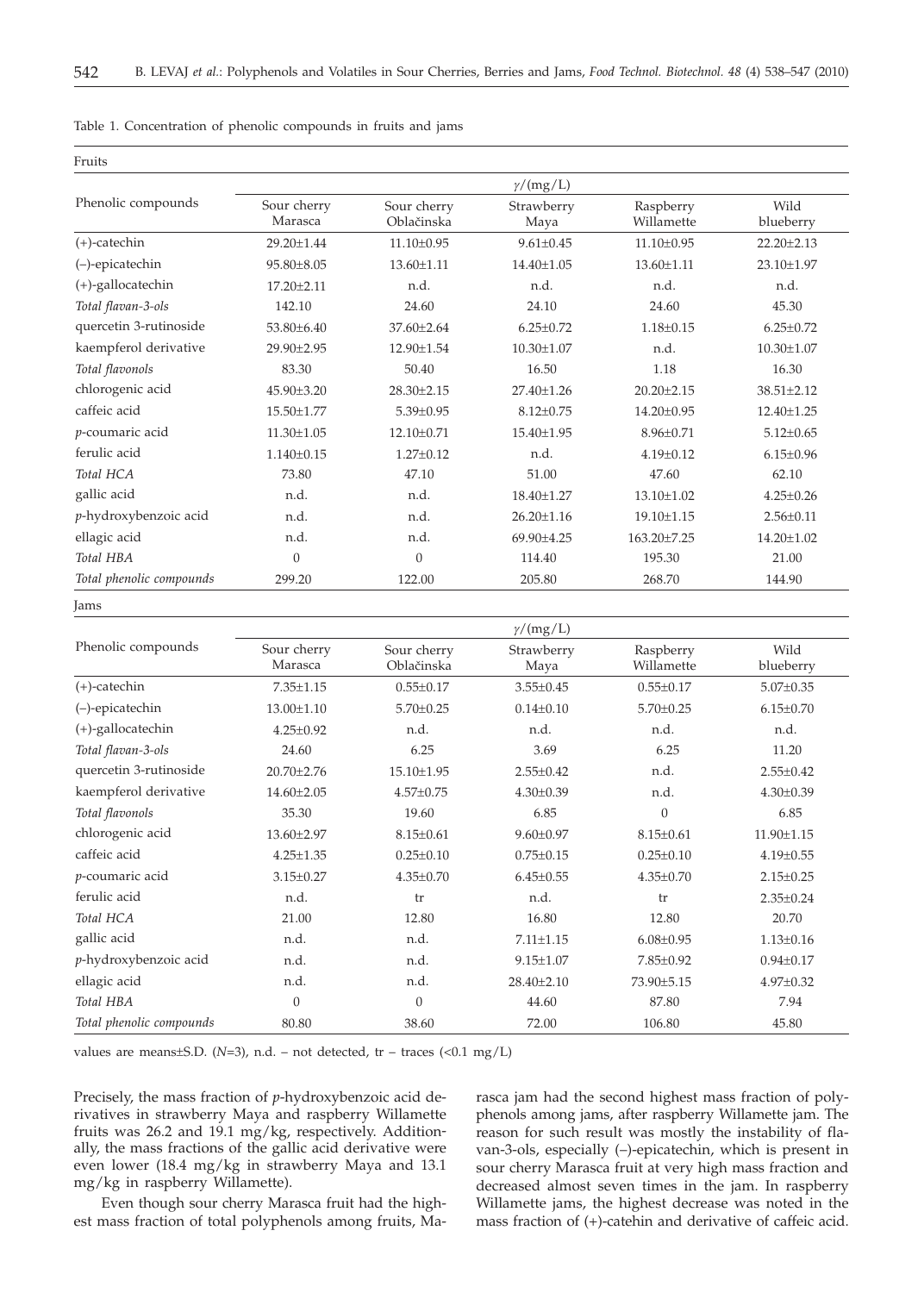Because of the high mass fraction of ellagic acid derivative in raspberry Willamette fruit as well as in jam, the jam had the highest mass fraction of total polyphenols. In the case of strawberry Maya jam, the most unstable phenols were the derivative of caffeic acid and (–)-epicatechin, which decreased almost 10 times, while the ellagic acid derivative decreased approx. twice (similar to raspberry Willamette). According to literature, the process of making strawberry jam decreased the total ellagic acid content by 20 % and the flavonoid content by 15–20 % (*50*), which is lower than in our case. In sour cherries, mass fractions of (+)-catehin and caffeic acid derivative were about 20 times lower in jams than in raw fruits. In wild blueberry jam, the decrease was only between 2 and 4 times. Generally, our results showed that the most unstable polyphenols during the processing of the investigated fruits into jams were flavan-3-ols and caffeic acid derivative (with the exception of wild blueberry jam).

The percentage distributions of the identified flavan- -3-ols, flavonols, HBA and HCA for investigated fruits are shown in Fig. 1. Sour cherries Marasca and Obla činska were different from other investigated fruits, because there were no HBAs and flavonoids were the main group of polyphenols. Flavan-3-ols were present in higher level than flavonols in Marasca, but this was opposite in Oblačinska. Additionally, HCAs in sour cherries were present in higher level than flavan-3-ols and in the amount similar to flavonols. Distribution of total polyphenols in strawberry Maya and raspberry Willamette was very similar. HBA with ellagic acid was present in the highest



**Fig. 1.** Distribution of the determined polyphenol classes in the investigated fruits and jams

level, followed by HCA, flavan-3-ols and flavonols. HBA with ellagic acid was present in raspberry Willamette at somewhat higher level (72.7 %) than in strawberry Maya (55.6 %). Distribution of polyphenols in wild blueberry was quite different. HCA was present almost at the same level (42.9 %) as total flavonoids (42.5 %), while HBA were present in much lower level (14.5 %).

Despite the lower mass fractions of polyphenols in jams compared to fresh fruits, the percentage distributions of the mentioned polyphenol groups were the same in jams as in fresh fruit (Fig. 1), which means that the stability of polyphenol groups was similar during the production of jams (with the exception of flavan-3-ols and the derivative of caffeic acid). Only in the case of sour cherry Marasca, polyphenol distribution was different in jams when compared to fresh fruit. Sour cherry Marasca fruit contained mostly flavan-3-ols, while the jam contained mostly flavonols.

# *Volatile compounds*

The results of gas chromatography analysis of the volatile compounds determined in two varieties of sour cherry, strawberry Maya, raspberry Willamette and wild blueberry fruits and jams are shown in Tables 2–5 and expressed as peak area of the identified compounds.

Both investigated sour cherry cultivars contained the same volatile compounds, but Marasca fruit and jam contained more total volatiles than Oblačinska.

Classes of volatile compounds were alcohols (1-hexanol, 1-butanol, 2-phenylethanol), carbonyls (benzaldehyde, hexanal, 2-hexenal, 2-heptanone), esters (ethyl 2-methylbutanoate, ethyl octanoate) and terpenes (linalool, nerol, a-terpineol). Benzaldehyde was determined in the highest level, followed by hexanal, 2-hexenal, 2-heptanone, linalool, nerol,  $\alpha$ -terpineol (Table 2). According to literature, benzaldehyde is the volatile compound responsible for a typical cherry aroma (*15,17*) and could be synthesized from amino acids (aromatic amino acid, phenylalanine) (*52*). Additionally, in peach fruit, it was found that it could be formed by enzymatic hydrolysis from amygdaline, present in the pit (*53,54*). The fruity, green and apple-like aroma is given by 2-hexenal (*13,55*). All compounds identified in fruits were determined in jams as well, but at lower levels. Retention of volatiles was between 23.3 and 54.7 % in sour cherry Marasca jam and between 24.2 and 60.6 % in Oblačinska jam. In Marasca jam, compounds with retention higher than 40 % were 2-hexanal, 2-heptanone, linalool, benzaldehyde, nerol, 2-phenylethanol, ethyl octanoate and in Oblačinska jam they were benzaldehyde, 2-phenylethanol, ethyl 2- -methyl butanoate, linalool and ethyl-octanoate, in descending order. Considering that 40 g of fruit pulp is needed per 100 g of jams, the retention of the mentioned compounds was almost 100 %, for some compounds even higher.

In strawberry Maya fruit and jam (Table 3) volatiles included alcohols (1-hexanol, 1-octanol and 2-phenylethanol), carbonyl compounds (benzaldehyde and 2-hexenal), esters (methyl butanoate, ethyl butanoate, ethyl hexanoate, ethyl octanoate, ethyl decanoate, methyl hexanoate, butyl and hexyl acetate and methyl anthranilate), terpenes (linalool,  $\alpha$ -terpineol) and  $\gamma$ -decalactone. Total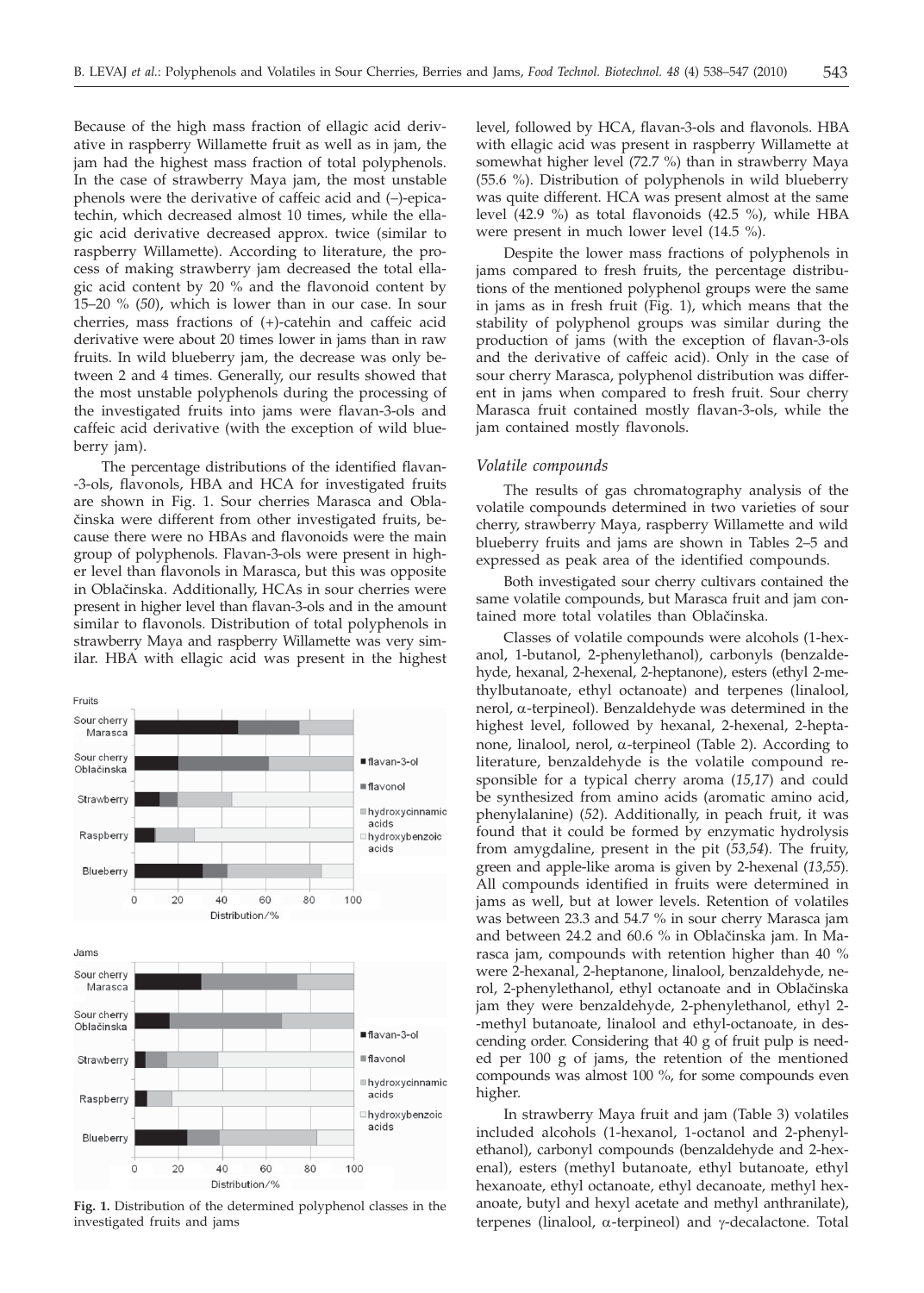|                          | Peak area ratio     |        |             |                        |        |             |
|--------------------------|---------------------|--------|-------------|------------------------|--------|-------------|
| Compounds                | Sour cherry Marasca |        |             | Sour cherry Oblačinska |        |             |
|                          | Fruit               | Jam    | Retention/% | Fruit                  | Jam    | Retention/% |
| Alcohols                 |                     |        |             |                        |        |             |
| 1-hexanol                | 0.1469              | 0.0513 | 34.90       | 0.0868                 | 0.0291 | 33.57       |
| 1-butanol                | 0.0752              | 0.0175 | 23.28       | 0.0633                 | 0.0222 | 35.12       |
| 2-phenylethanol          | 0.1763              | 0.0731 | 41.46       | 0.1146                 | 0.0633 | 55.19       |
| Carbonyls                |                     |        |             |                        |        |             |
| benzaldehyde             | 1.6176              | 0.7502 | 46.38       | 1.1174                 | 0.6773 | 60.61       |
| hexanal                  | 0.4877              | 0.2665 | 54.65       | 0.4254                 | 0.1028 | 24.16       |
| 2-hexenal                | 0.2529              | 0.0707 | 27.93       | 0.1455                 | 0.0523 | 35.95       |
| 2-heptanone              | 0.2855              | 0.1482 | 51.90       | 0.2162                 | 0.0779 | 36.01       |
| Esters                   |                     |        |             |                        |        |             |
| ethyl 2-methyl butanoate | 0.0763              | 0.0284 | 37.29       | 0.0408                 | 0.0198 | 48.56       |
| ethyl octanoate          | 0.2113              | 0.0868 | 41.07       | 0.1313                 | 0.0538 | 41.01       |
| <b>Terpenes</b>          |                     |        |             |                        |        |             |
| linalool                 | 1.1056              | 0.5637 | 50.99       | 0.7914                 | 0.3608 | 45.58       |
| nerol                    | 0.3579              | 0.1484 | 41.47       | 0.2178                 | 0.0795 | 36.51       |
| $\alpha$ -terpineol      | 0.4136              | 0.1392 | 33.65       | 0.1740                 | 0.0543 | 31.18       |

Table 2. Peak area ratio of identified volatile compounds in fruit and jam of two sour cherry cultivars\*

\*peak area ratio: A/IS=(peak area component)/(peak area IS), *N*=3, IS=internal standard used was 3-decanol (0.5 ppm, *m/V*)

Table 3. Peak area ratio of identified volatile compounds in strawberry fruit and jam\*

| Peak area ratio |        |                 |  |
|-----------------|--------|-----------------|--|
|                 |        |                 |  |
| Fruit           | Jam    | Retention/%     |  |
|                 |        |                 |  |
| 0.9911          | 0.1786 | 18.02           |  |
| 0.7233          | 0.2557 | 35.36           |  |
| 0.8876          | 0.1797 | 20.25           |  |
|                 |        |                 |  |
| 0.5852          | 0.1471 | 25.13           |  |
| 0.7829          | 0.3035 | 38.77           |  |
|                 |        |                 |  |
| 0.3837          | 0.1468 | 38.26           |  |
| 1.2239          | 0.5779 | 47.22           |  |
| 1.9892          | 1.1403 | 57.33           |  |
| 1.4065          | 0.6520 | 46.35           |  |
| 1.1246          | 0.5111 | 45.45           |  |
| 0.6708          | 0.2943 | 43.88           |  |
| 0.5367          | 0.2646 | 49.30           |  |
| 1.5245          | 0.7928 | 52.00           |  |
| 0.9911          | 0.4030 | 40.67           |  |
|                 |        |                 |  |
| 1.6513          | 1.0852 | 65.72           |  |
| 1.3509          | 0.6529 | 48.33           |  |
|                 |        |                 |  |
| 2.6615          | 1.2723 | 47.80           |  |
|                 |        | Strawberry Maya |  |

\*peak area ratio: A/IS=(peak area component)/(peak area IS), *N*=3, IS=internal standard used was 3-decanol (0.5 ppm, *m/V*)

strawberry Maya aroma is the result of the presence of different compounds such as esters, alcohols and carbonyl compounds. Among them, esters are the most important group because they are responsible for fruity and fresh strawberry flavour. Although over 360 compounds have been identified in the aroma of strawberries (*31,56*), only a few volatiles (primarily methyl and ethyl esters) appear to be the most important contributors to strawberry aroma (*31*). It was shown that only about 15 odour-active compounds make an important contribution to strawberry flavour (*57*). Esters are both quantitatively and qualitatively the most abundant class of aroma compounds and there are 131 different esters identified in strawberry Maya aroma (*56*). Our results showed that ethyl hexanoate, hexyl acetate and ethyl octanoate were present in the highest levels, which is in accordance with literature data (*1*). Methyl anthranilate was present in lower level than the mentioned compounds. According to literature, methyl anthranilate is responsible for the typical character of the wood strawberry aroma, characterized by an intensive spicy-aromatic and flowery note (*29*). Also, the level of methyl anthranilate depends on the cultivar of strawberry (*27*). Approximately 50 g of strawberry Maya pulp was used to prepare 100 g of jams. Therefore, the jam contained aroma compounds in lower level but the same compounds were determined in the fresh fruit, too. The percentage of retention was between 18.0 % for 1-hexanol and 65.7 % for linalool. Ethyl decanoate (45.5 %), ethyl hexanoate (57.3 %) and hexyl acetate (52.0 %) also had high retention.

Volatile compounds identified in raspberry Willamette fruit and jam were esters (ethyl hexanoate, ethyl octanoate, ethyl decanoate, hexyl acetate and butyl acetate), carbonyls (benzaldehyde) and terpenes (linalool,  $\alpha$ -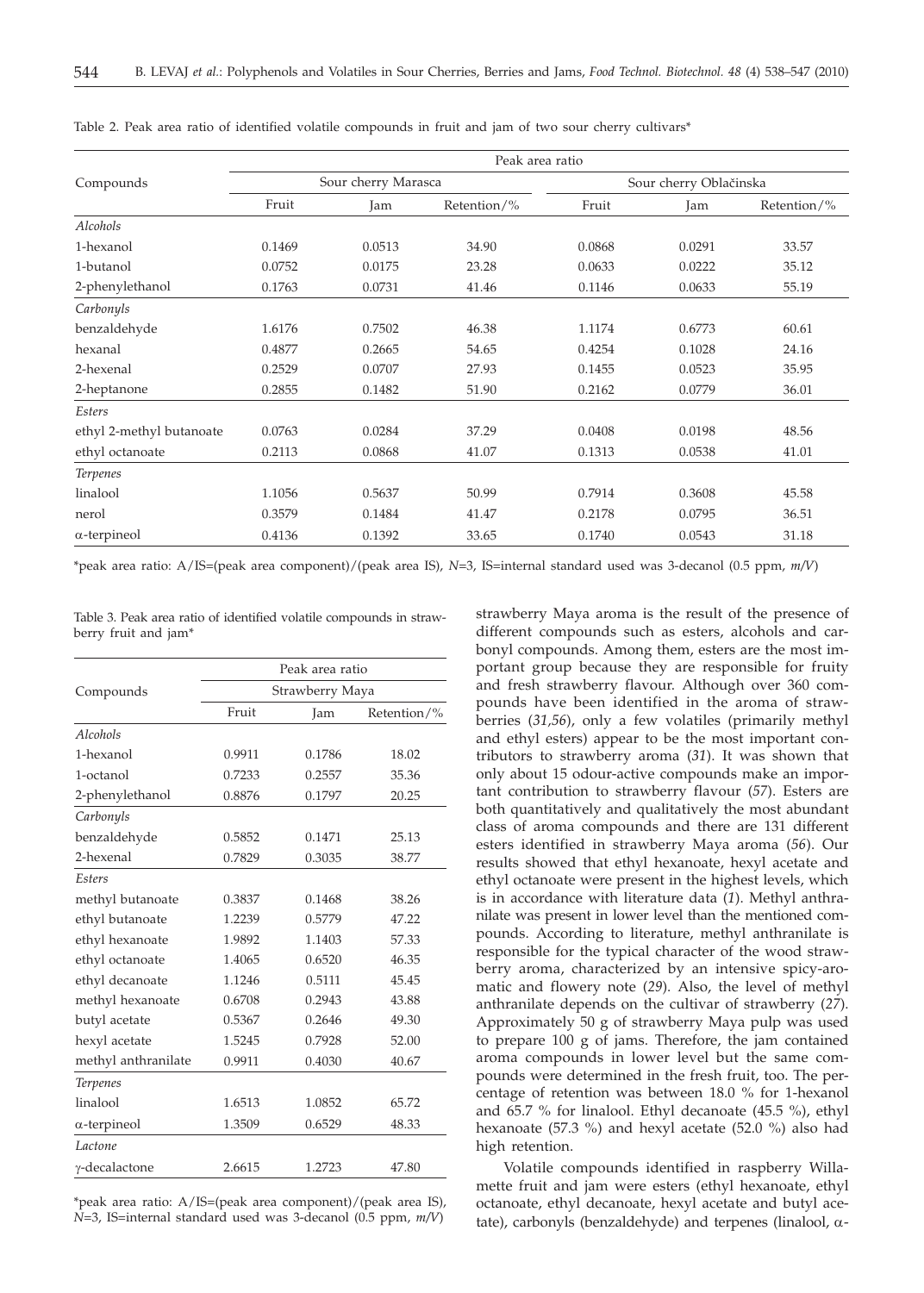-terpineol and eugenol). The presence of the listed terpenes is in accordance with the data from literature (*58*). The obtained results showed that linalool was present at the highest level (Table 4). Latrasse *et al.* (*56*) also pointed out the presence of linalool at high concentration (3 ppm) in raspberry. Robertson *et al*. (*37*) confirmed the presence of linalool in raspberry, but not at the highest concentration, as well as carbonyl compound benzaldehyde. Raspberry Willamette jam contained the same compounds as fresh fruit, but at lower levels. The percentage of retention ranged from 21.0 % (eugenol) to 50.2 % (hexyl acetate). The compounds that had high percentage of retention in strawberry Maya showed the same behaviour in raspberry Willamette, *e.g.* ethyl hexanoate (44.7 %), hexyl acetate (50.8 %), ethyl decanoate (41.3 %) and linalool (40.6 %).

Table 4. Peak area ratio of identified volatile compounds in raspberry fruit and jam\*

|                     | Peak area ratio      |        |       |  |  |
|---------------------|----------------------|--------|-------|--|--|
| Compounds           | Raspberry Willamette |        |       |  |  |
|                     | Fruit                | Jam    |       |  |  |
| Carbonyl            |                      |        |       |  |  |
| benzaldehyde        | 0.3608               | 0.0794 | 22.00 |  |  |
| Esters              |                      |        |       |  |  |
| ethyl hexanoate     | 0.7511               | 0.3358 | 44.71 |  |  |
| ethyl octanoate     | 0.5943               | 0.2162 | 36.38 |  |  |
| ethyl decanoate     | 0.3771               | 0.1558 | 41.31 |  |  |
| hexyl acetate       | 0.2127               | 0.1067 | 50.18 |  |  |
| butyl acetate       | 0.2151               | 0.0778 | 36.17 |  |  |
| <b>Terpenes</b>     |                      |        |       |  |  |
| linalool            | 1.9191               | 0.7791 | 40.60 |  |  |
| $\alpha$ -terpineol | 0.4588               | 0.1758 | 38.33 |  |  |
| eugenol             | 0.1168               | 0.0245 | 20.97 |  |  |

\*peak area ratio: A/IS=(peak area component)/(peak area IS), *N*=3, IS=internal standard used was 3-decanol (0.5 ppm, *m/V*)

Volatile compounds identified in wild blueberry were alcohols (2-phenylethanol and *cis*-3-hexen-1-ol), esters (ethyl butanoate, ethyl hexanoate and butyl acetate) and terpenes (nerol, geraniol, linalool, a-terpineol). Forney (*59*) reported that highbush blueberry (*Vaccinium corymbosum*) aroma is dominated by aromatic hydrocarbons, esters, terpenes and long chain alcohols. Results presented in Table 5 show that esters were quantitatively the most abundant class of volatiles, followed by terpenes. The most abundant compounds were ethyl butanoate and linalool. Di Cesare *et al.* (*42*) found terpenes to be the most important aroma compounds of blueberry, and linalool to be the most abundant. Differences in the identified volatiles between our study and others may in part be due to the extraction techniques as well as diferent cultivars (*43,60*). According to the obtained results, percentage of retention of the determined volatiles was very high, for most volatiles more than 50 % (from 42.80 % for 2-phenylethanol to 88.1 % for butyl acetate). Considering that our recipe required 50 g of wild blue-

Table 5. Peak area ratio of identified volatile compounds in blueberry fruit and jam\*

|                     |                | Peak area ratio |                 |  |
|---------------------|----------------|-----------------|-----------------|--|
| Compounds           | Wild blueberry |                 |                 |  |
|                     | Fruit          | Jam             | Retention/ $\%$ |  |
| Alcohols            |                |                 |                 |  |
| 2-phenylethanol     | 0.3471         | 0.1486          | 42.80           |  |
| cis-3-hexen-1-ol    | 0.7182         | 0.3620          | 50.40           |  |
| Esters              |                |                 |                 |  |
| ethyl butanoate     | 1.3904         | 1.1228          | 80.75           |  |
| ethyl hexanoate     | 1.0112         | 0.7009          | 69.31           |  |
| butyl acetate       | 0.9012         | 0.7943          | 88.14           |  |
| <b>Terpenes</b>     |                |                 |                 |  |
| nerol               | 0.0779         | 0.0474          | 60.89           |  |
| geraniol            | 0.3008         | 0.1459          | 48.49           |  |
| linalool            | 1.2543         | 0.6851          | 54.62           |  |
| $\alpha$ -terpineol | 0.1587         | 0.0790          | 49.76           |  |
|                     |                |                 |                 |  |

\*peak area ratio: A/IS=(peak area component)/(peak area IS), *N*=3, IS=internal standard used was 3-decanol (0.5 ppm, *m/V*)

berry pulp to prepare 100 g of jam, such a high retention means that volatiles were very stable during jam production. These results are consistent with previous reports about certain treatments which may cause the increase of some volatiles such as microwave heating (*43*) and irradiation (*61*).

# **Conclusions**

Phenolic acids were the main polyphenol classes in the investigated fruit. Sour cherry cultivars did not contain hydroxybenzoic acids. The three most abundant compounds found in sour cherry cultivars were (–)-epicatechin (especially in sour cherry Marasca), and chlorogenic acid and quercetin derivatives (especially in Oblačinska). Ellagic acid was the main phenolic compound in raspberry Willamette and strawberry Maya. The derivative of chlorogenic acid was the main polyphenolic compound in wild blueberry. (+)-Gallocatechin was found only in sour cherry Marasca.

All determined polyphenol compounds were found in lower concentrations in jams than in fresh fruits, but when the recipe for jam was taken into consideration (50 g of fresh fuit per 100 g of jam), their retention was good.

High level of retention is observed for derivatives of flavonols (quercetin and kaempferol) and some phenolic acids (ellagic acid and *p*-coumaric acid derivative) in all the investigated jams (especially ellagic acid in raspberry Willamette jam and flavonols in sour cherry Marasca jam). Among all the investigated samples, sour cherry Marasca and raspberry Willamette fruits and jams contained the highest level of polyphenol compounds. Since polyphenols are known for their high antioxidant activity, all jams, especially the ones made from raspberry Willamette and sour cherry Marasca, could be a good source of biologically active compounds.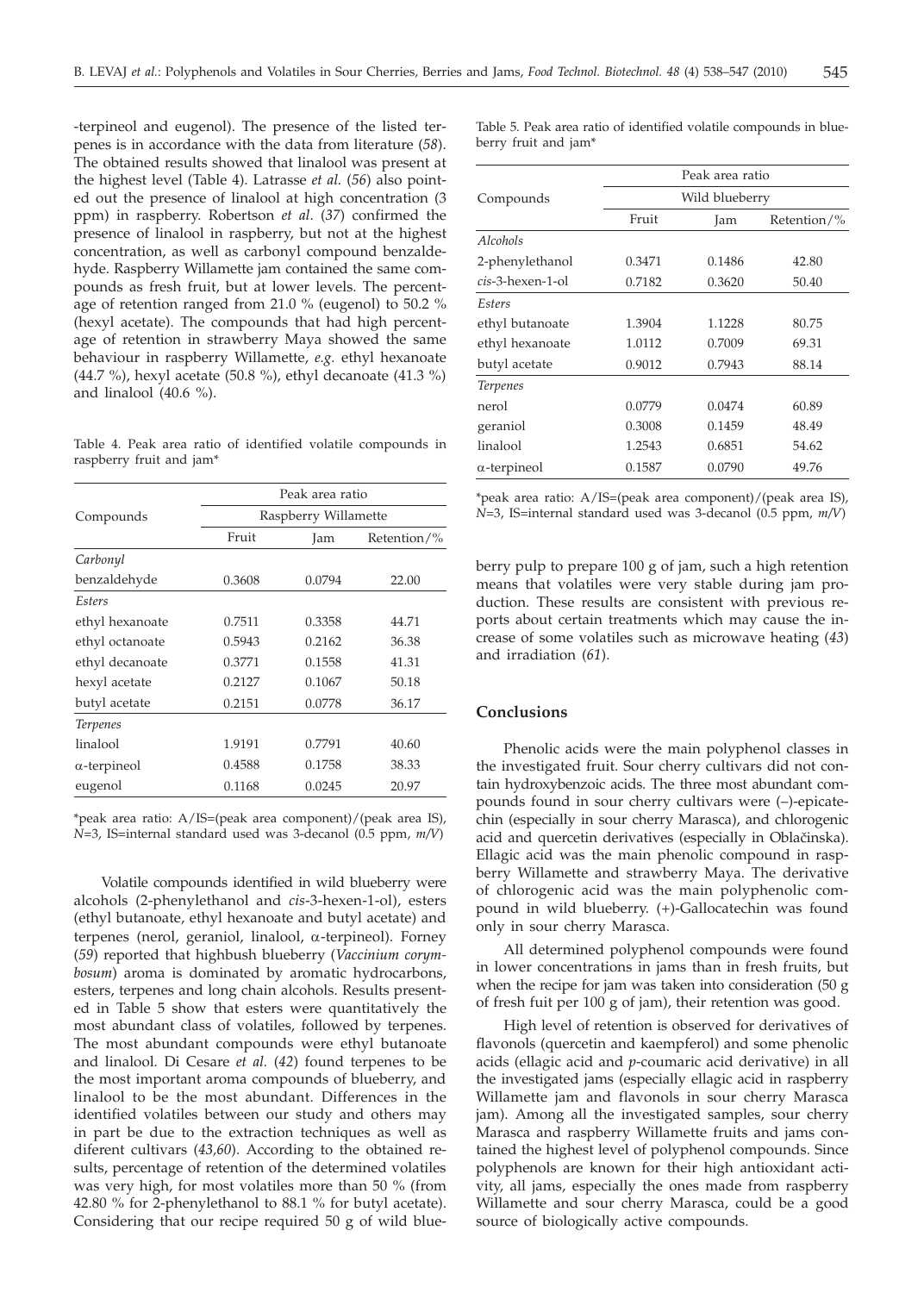Among volatiles, benzaldehyde was the most abundant in sour cherries, y-decalactone in strawberry Maya, linalool in raspberry Willamette and butyl acetate in wild blueberry. Based on the retention of volatiles, it could be concluded that all jams were high-quality products. Sour cherry Marasca fruit and jam had higher level of volatiles in comparison with sour cherry Oblačinska.

## **References**

- *1.* R. Azodanlou, C. Darbellay, J.L. Luisier, J.C. Villettaz, R. Amado, Quality assessment of strawberries (*Fragaria* species)*, J. Agric. Food Chem. 51* (2003) 715–721.
- *2.* D. Ulrich, E. Hoberg, A. Rapp, S. Kecke, Analysis of strawberry flavour – Discrimination of aroma types by quantification of volatile compounds*, Z. Lebensm. Unters. Forsch. 205* (1997) 218–223.
- *3.* R. Puupponen-Pimiä, L. Nohynek, H.L. Alakomi, K.M. Oksman-Caldentey, Bioactive berry compounds – Novel tools against human pathogens*, Appl. Microbiol. Biotechnol*. *67* (2005) 8–18.
- *4.* E.M. Becker, L.R. Nissen, L.H. Skibsted, Antioxidant evaluation protocols: Food quality or health effects*, Eur. Food Res. Technol. 219* (2004) 561–571.
- *5.* C.A. Rice-Evans, N.J. Miller, G. Paganga, Structure-antioxidant activity relationships of flavonoids and phenolic acids*, Free Radic. Biol. Med. 20* (1996) 933–956.
- *6.* D.M. Brown, G.E. Kelly, A.J. Husband, Flavonoid compounds in maintenance of prostate health and prevention and treatment of cancer*, Mol. Biotechnol*. *30* (2005) 253–270.
- *7.* M. Alia, S. Ramos, R. Mateos, L. Bravo, L. Goya, Response of the antioxidant defense system to *tert*-butyl hydroperoxide and hydrogen peroxide in a human hepatoma cell line (HepG2)*, J. Biochem. Mol. Toxic*. *19* (2005) 119–128.
- *8.* J. Beattie, A. Crozier, G.G. Duthie, Potential health benefits of berries*, Curr. Nutr. Food Sci. 1* (2005) 71–86.
- *9.* S. Piccolella, A. Fiorentino, S. Pacifico, B. D'Abrosca, P. Uzzo, P. Monaco, Antioxidant properties of sour cherries (*Prunus cerasus* L.): Role of colorless phytochemicals from the methanolic extract of ripe fruits*, J. Agric. Food Chem. 56* (2008) 1928–1935.
- 10. S. Pedisić, V. Dragović-Uzelac, B. Levaj, D. Škevin, Effect of maturity and geographical region on anthocyanin content of sour cherries (*Prunus cerasus* var. marasca)*, Food Technol. Biotechnol. 48* (2010) 86–93.
- *11.* A. Medin: *Vi{nja maraska* (*Sour Cherry Marasca*), Mediteranska poljoprivredna biblioteka, Zadružni savez Dalmacije, Split, Croatia (1997).
- *12.* D. Bonerz, K. Würth, H. Dietrich, F. Will, Analytical characterization and the impact of ageing on anthocyanin composition and degradation in juices from five sour cherry cultivars*, Eur. Food Res. Technol*. *224* (2007) 355–364.
- *13.* E.M. Seymour, A.A. Singer, A. Kirakosyan, D.E. Urcuyo- -Llanes, P.B. Kaufman, S.F. Bolling, Altered hyperlipidemia, hepatic steatosis, and hepatic peroxisome proliferator-activated receptors in rats with intake of tart cherry*, J. Med. Food, 11* (2008) 252–259.
- *14.* D.O. Kim, H.J. Heo, Y.J. Kim, H.S. Yang, C.Y. Lee, Sweet and sour cherry phenolics and their protective effects on neuronal cells*, J. Agric. Food Chem. 53* (2005) 9921–9927.
- *15.* W. Schmid, W. Grosch, Quantitative-analysis of the volatile flavor compounds having high aroma values from sour (*Prunus cerasus* L.) and sweet (*Prunus avium* L.) cherry juices and jams*, Z. Lebensm. Unters. Forsch. 183* (1986) 39–44.
- *16.* W. Schwab, P. Schreier, Studies on bound aroma compounds of sour cherry fruit (*Prunus cerasus* L.)*, Z. Lebensm. Unters. Forsch. 190* (1990) 228–231.
- *17.* L. Poll, M.B. Petersen, G.S. Nielsen, Influence of harvest year and harvest time on soluble solids, titrateable acid, anthocyanin content and aroma components in sour cherry (*Prunus cerasus* L. cv. 'Stevnsbaer')*, Eur. Food Res. Technol. 216* (2003) 212–216.
- *18.* A. Kirakosyan, E.M. Seymour, D.E. Urcuyo Llanes, P.B. Kaufman, S.F. Bolling, Chemical profile and antioxidant capacities of tart cherry products*, Food Chem. 115* (2009) 20–25.
- *19.* A. Patras, N.P. Brunton, S. Da Pieve, F. Butler, Impact of high pressure processing on total antioxidant activity, phenolic, ascorbic acid, anthocyanin content and colour of strawberry and blackberry purées*, Innov. Food Sci. Emerg. Technol. 10* (2009) 308–313.
- *20.* Y. Zhang, N.P. Seeram, R. Lee, L. Feng, D. Heber, Isolation and identification of strawberry phenolics with antioxidant and human cancer cell antiproliferative properties*, J. Agric. Food Chem. 56* (2008) 670–675.
- *21.* K. Aaby, D. Ekeberg, G. Skrede, Characterization of phenolic compounds in strawberry (*Fragaria´ananassa*) fruits by different HPLC detectors and contribution of individual compounds to total antioxidant capacity*, J. Agric. Food Chem. 55* (2007) 4395–4406.
- *22.* N.P. Seeram, L.S. Adams, Y. Zhang, R. Lee, D. Sand, H.S. Scheuller, D. Heber, Blackberry, black raspberry, blueberry, cranberry, red raspberry, and strawberry extracts inhibit growth and stimulate apoptosis of human cancer cells *in vitro, J. Agric. Food Chem. 54* (2006) 9329–9339.
- 23. K. Skupień, J. Oszmianski, Comparison of six cultivars of strawberries (*Fragaria´ananassa* Duch.) grown in northwest Poland*, Eur. Food Res. Technol. 219* (2004) 66–70.
- *24.* M. Kosar, E. Kafkas, S. Paydas, K.H.C. Baser, Phenolic composition of strawberry genotypes at different maturation stages*, J. Agric. Food Chem. 52* (2004) 1586–1589.
- *25.* S.H. Häkkinen, A.R. Törrönen, Content of flavonols and selected phenolic acids in strawberries and *Vaccinium* species: Influence of cultivar, cultivation site and technique*, Food Res. Int. 33* (2000) 517–524.
- *26.* N.P. Seeram, Berry fruits: Compositional elements, biochemical activities, and the impact of their intake on human health, performance, and disease*, J. Agric. Food Chem. 56* (2008) 627–629.
- *27.* L. Urruty, J.L. Giraudel, S. Lek, P. Roudeillac, M. Montury, Assessment of strawberry aroma through SPME/GC and ANN methods. Classification and discrimination of varieties*, J. Agric. Food Chem. 50* (2002) 3129–3136.
- *28.* D. Ulrich, A. Krumbein, A. Rapp, Analysis of aroma compounds in strawberry, sour cherry and tomato by gas chromatography after solid phase microextraction*, Deut. Lebensm- -Rundsch. 93* (1997) 311–316.
- *29.* D. Ulrich, S. Eunert, E. Hoberg, A. Rapp, Analysis of strawberry aroma with solid-phase microextraction*, Deut. Lebensm- -Rundsch. 91* (1995) 349–351.
- *30.* N. Lavid, W. Schwab, E. Kafkas, M. Koch-Dean, E. Bar, O. Larkov, U. Ravid, E. Lewinsohn, Aroma biosynthesis in strawberry: *S*-adenosylmethionine: furaneol *O*-methyltransferase activity in ripening fruits*, J. Agric. Food Chem. 50* (2002) 4025–4030.
- *31.* I. Zabetakis, M.A. Holden, Strawberry flavour: Analysis and biosynthesis*, J. Sci. Food Agric. 74* (1997) 421–434.
- *32.* A. Sen, P. Schieberle, W. Grosch, Quantitative-determination of 2,5-dimethyl-4-hydroxy-3(2*H*)-furanone and its methyl ether using a stable isotope-dilution assay*, Lebensm. Wiss. Technol. 24* (1991) 364–369.
- *33.* L.M. Nijssen, *Volatile Compounds*. In: *Food: Qualitative and Quantitative Data*, TNO Nutrition and Food Research Institute, Zeist, the Netherlands (1996).